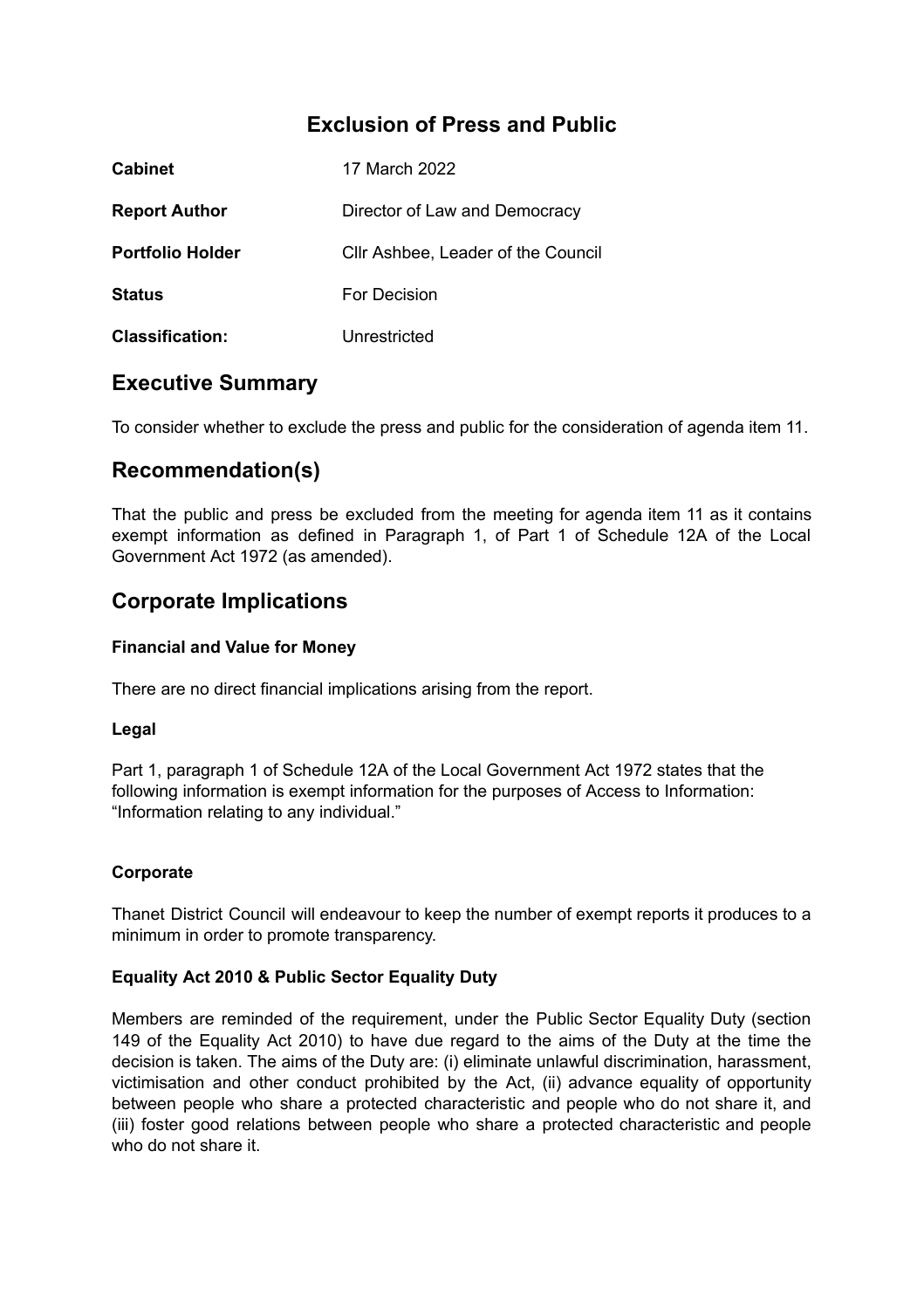Protected characteristics: age, sex, disability, race, sexual orientation, gender reassignment, religion or belief and pregnancy & maternity. Only aim (i) of the Duty applies to Marriage & civil partnership.

This report relates to the following aim of the equality duty: -

- To eliminate unlawful discrimination, harassment, victimisation and other conduct prohibited by the Act.
- To advance equality of opportunity between people who share a protected characteristic and people who do not share it.
- To foster good relations between people who share a protected characteristic and people who do not share it.

There are no specific equity and equality considerations that need to be addressed in this report.

## **CORPORATE PRIORITIES**

This report relates to the following corporate priorities: -

*● Communities*

## **1.0 Introduction and Background**

1.1 Whilst the starting point for all public meetings of the Council is to admit the public and press, they may be excluded from meetings whenever it is likely, in view of the nature of the business to be transacted that confidential or exempt information would be disclosed. Under such circumstances, confidential or exempt information may be excluded from the public agenda. The public and press must be excluded from meetings if confidential information will be considered and disclosed, and such material must be excluded from the public agenda.

## **2.0 Meaning of confidential information**

2.1 Under the Local Government Access to Information Act 1985 and Regulations made under that Act, changes were made to the Local Government Act 1972 (LGA 1972), which regulate and promote the openness and transparency of council meetings. There are exceptions to this rule and section 100I of the LGA 1972 states that Schedule 12A of the LGA 1972 includes the list of issues which are confidential and therefore exempt from the Access to Information Procedure Rules and can be discussed in restricted session.

## **3.0 Exempt Information - discretion to exclude the public**

3.1 The public may be excluded from meetings whenever it is likely in view of the nature of the business to be transacted or the nature of the proceedings that "exempt" information would be disclosed as defined by Schedule 12A Part 1 of the LGA 1972.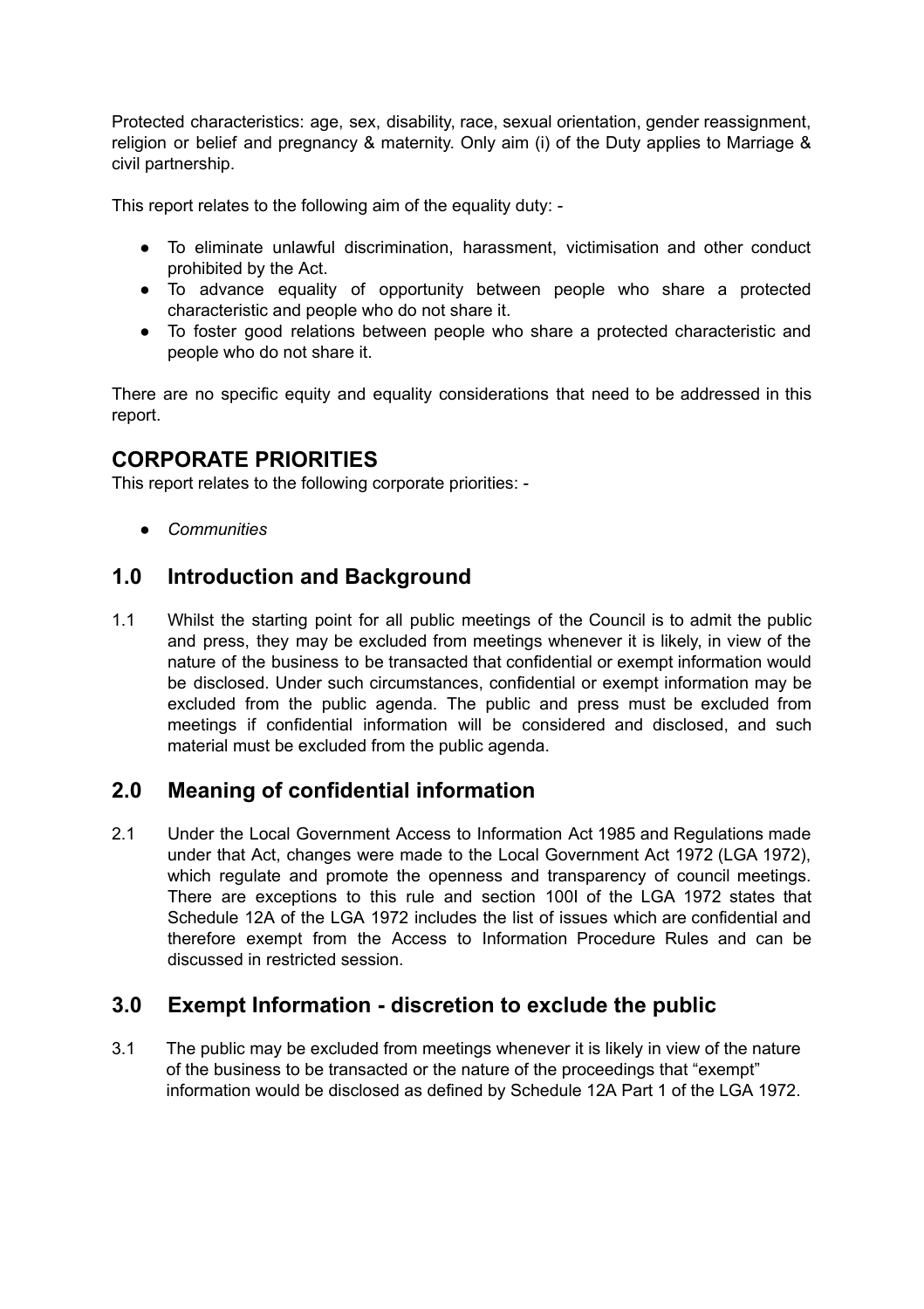# **4.0 Exempt Information**

4.1 The relevant section is paragraph 1 of Schedule 12A Part 1 of the Local Government Act 1972:

**Paragraph 1**

Information relating to any individual.

# **5.0 Reason Why Agenda Item 11 is considered to be "exempt"**

5.1 The report relates to an individual and contains personal information.

## **6.0 Justification/Public Interest Test**

6.1 The Council/Committee must consider the public interest test. Section 10 of part ll of Schedule 12A states:

"Information which—

- (a) falls within any of paragraphs 1 to 7 above…..is exempt information if and so long as, in all the circumstances of the case, the public interest in maintaining the exemption outweighs the public interest in disclosing the information."
- 6.2 As the report contains personal information about the individual, it is considered that the public interest is served by the non-disclosure of the information contained within the report at agenda item 11.

# **7.0 Not Excluding the Press and Public**

- 7.1 There will be occasions when the meeting may decline to exclude the press and public from the meeting. If that occurs it does not simply mean that those members of the press and public who are present are allowed to stay for the discussion of the item(s). Declining to exclude the press and public would also mean that the press and public are allowed access to the actual report contained within the confidential part of the agenda (what Democratic Services refer to as the "pink pages").
- 7.2 Members may wish to note that if a committee member is of the view that it is possible that the recommendation in this report may not be approved at the meeting, they should let Democratic Services know (as soon as they have read the agenda papers before the meeting); in order that spare copies are made available ready to be distributed, if necessary, at the meeting.
- 7.3 If the referred item is not exempted, Democratic Services would also make arrangements for the report to be retrospectively published on the Council's website.

## **8.0 Decision Making Process**